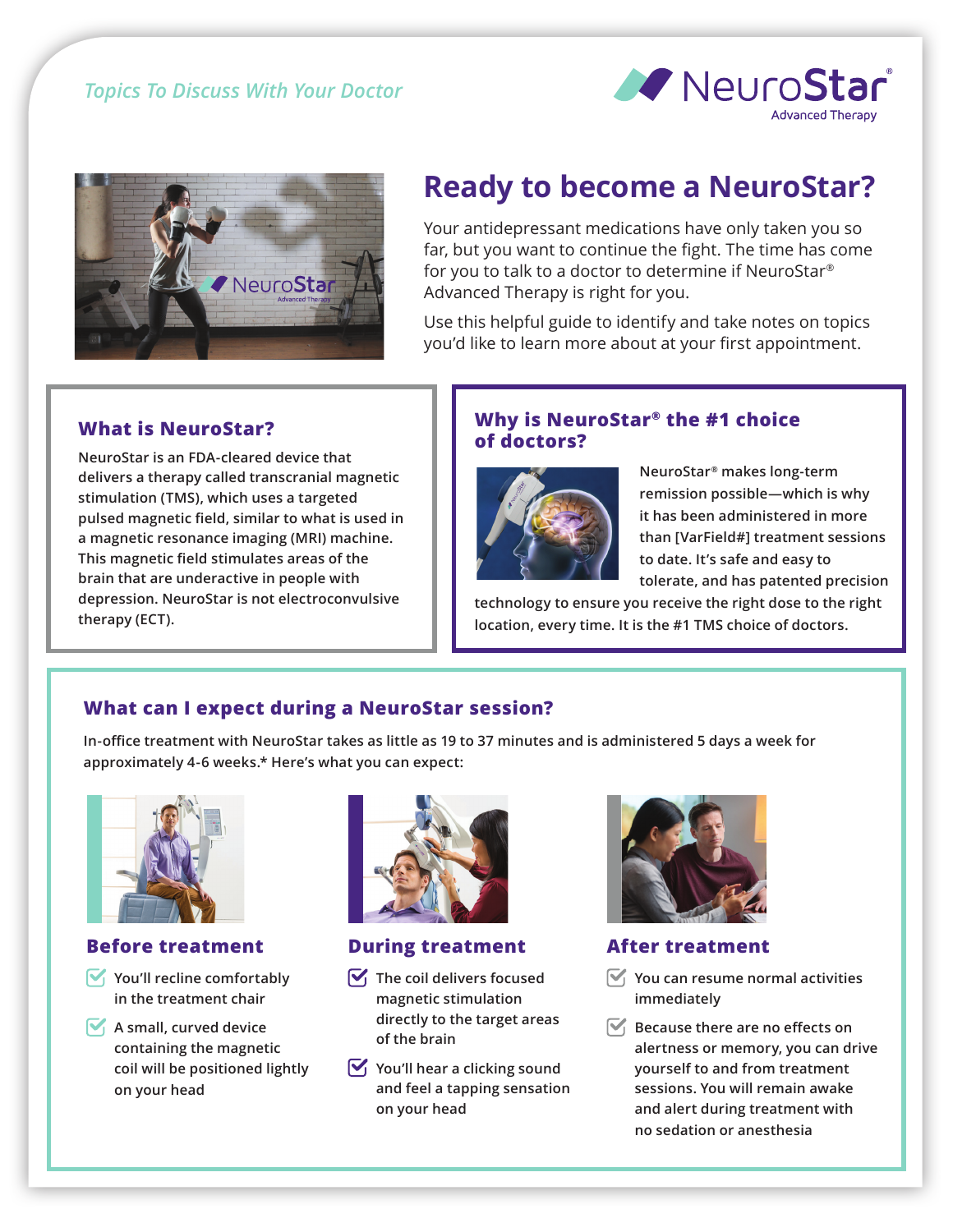

#### **Is NeuroStar safe and easy to tolerate?**

**NeuroStar is free from side effects often associated with antidepressant medications. In clinical trials, fewer than 5% of patients discontinued treatment due to adverse events. The most common side effect was temporary pain or discomfort at or near the treatment site during therapy. Which typically occurs only during the first week of treatment.**

**There is a rare risk of seizure associated with TMS therapy that occurs in less than .01% of patients. There is no negative effect on memory or sleep.1**

### **How is NeuroStar different from other systems?**

**Precision is important with TMS therapy because if treatment is off by just 1 mm, up to 40% of the required dosage can be lost. To ensure the most accurate treatment every time, only NeuroStar has a contoured coil to fit the shape of your head, and patented precision technologies including:** 

- **MT Assist technology to measure magnetic field level**
- **3D Positioning for repeatable and accurate treatment (the full dose every time)**
- *Contact Sensing to ensure you* **receive the full prescribed dose every time**



**It's also made in the US and does not require headgear, mouth guard, or any other intrusive equipment like other TMS therapy systems.**

#### **Is your doctor suggesting a TMS system other than NeuroStar?**

**Ask these questions to make sure you're getting the best treatment available:**

- **How does it ensure the most precise level of dosing?**
- **How does it ensure precise positioning every treatment session?**
- **How does it minimize stimulation of unrelated brain tissue?**
- **How often have people stopped treatment before completion?**
- **Has it helped more people achieve remission than NeuroStar?**

### **When will I achieve remission and how long will it last?**

**Many people's depression symptoms significantly improved or went away after 4 to 6 weeks of treatment with NeuroStar.2 Only NeuroStar TMS has data showing durability over 12 months.<sup>3</sup>**

## **Do I need to continue my prescription medication?**

**Everyone is different, so it's important to come to your appointment prepared with information about your treatment history. You and your doctor should discuss your current** 

**drug treatment status. Then your doctor can recommend the best course of action.**